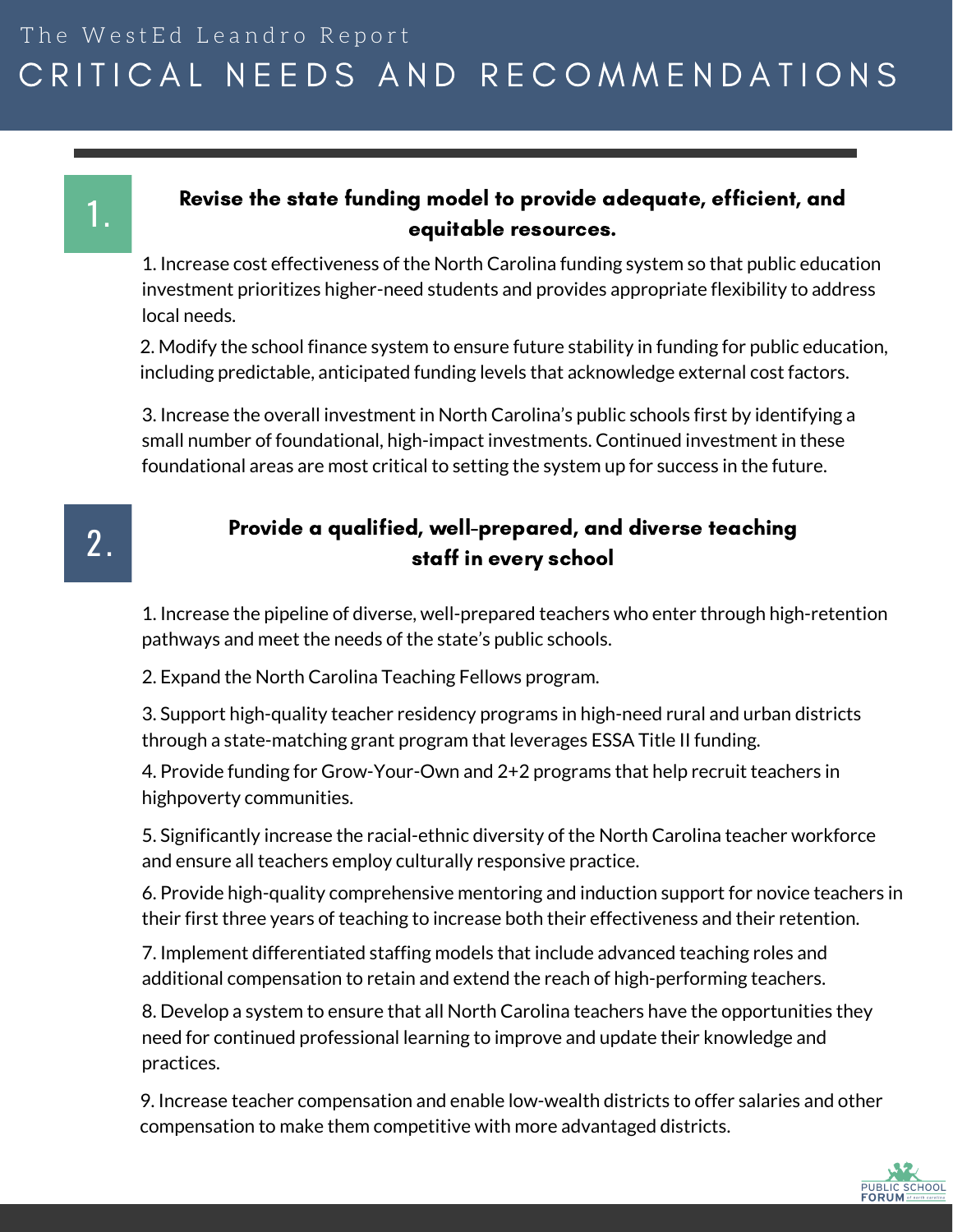#### CRITICAL NEEDS AND RECOMMENDATIONS  $r +$ The WestEd Leandro Report

### 3 .

#### Provide a qualified and well-prepared principal in every school.

- 1. Update the state's principal preparation and principal licensure requirements.
- 2. Continue to expand access to high-quality principal preparation programs.

3. Expand the professional learning opportunities for current principals and assistant principals

4. Revise the principal and assistant principal salary structures and improve working conditions to make these positions more attractive to qualified educators, especially those in high-need schools.

#### Provide all at-risk students with the opportunity to attend high-quality early childhood programs.

1. Increase the volume and quality of the early childhood educator pipeline.

2. Scale up the Smart Start program to increase quality, access, and support for at-risk children and families.

3. Expand the NC Pre-K program to provide high-quality full-day, full-year services to all at-risk 4-year-old children.

4. Align and improve early-grade K–12 settings to support successful transitions to K–3 and promote early-grade success.

## 5 .

4 .

#### Direct resources, opportunities, and initiatives to economically disadvantaged students.

1. Attract, prepare, and retain a highly qualified, diverse, and stable K–12 teacher and leader workforce in high-poverty schools.

2. Provide additional time, resources, and access to the programs and supports that meet the educational needs of all students in high-poverty schools, including at-risk students

3. Revise the school accountability system so that it credits successful efforts in highpoverty schools and supports further success.

4. Provide comprehensive whole-child supports, including professional staff such as nurses, counselors, psychologists, and social workers.

5. Provide resources, opportunities, and supports to address out-of-school barriers to learning that constrain schools' ability to meet the educational needs of all students in high-poverty schools.

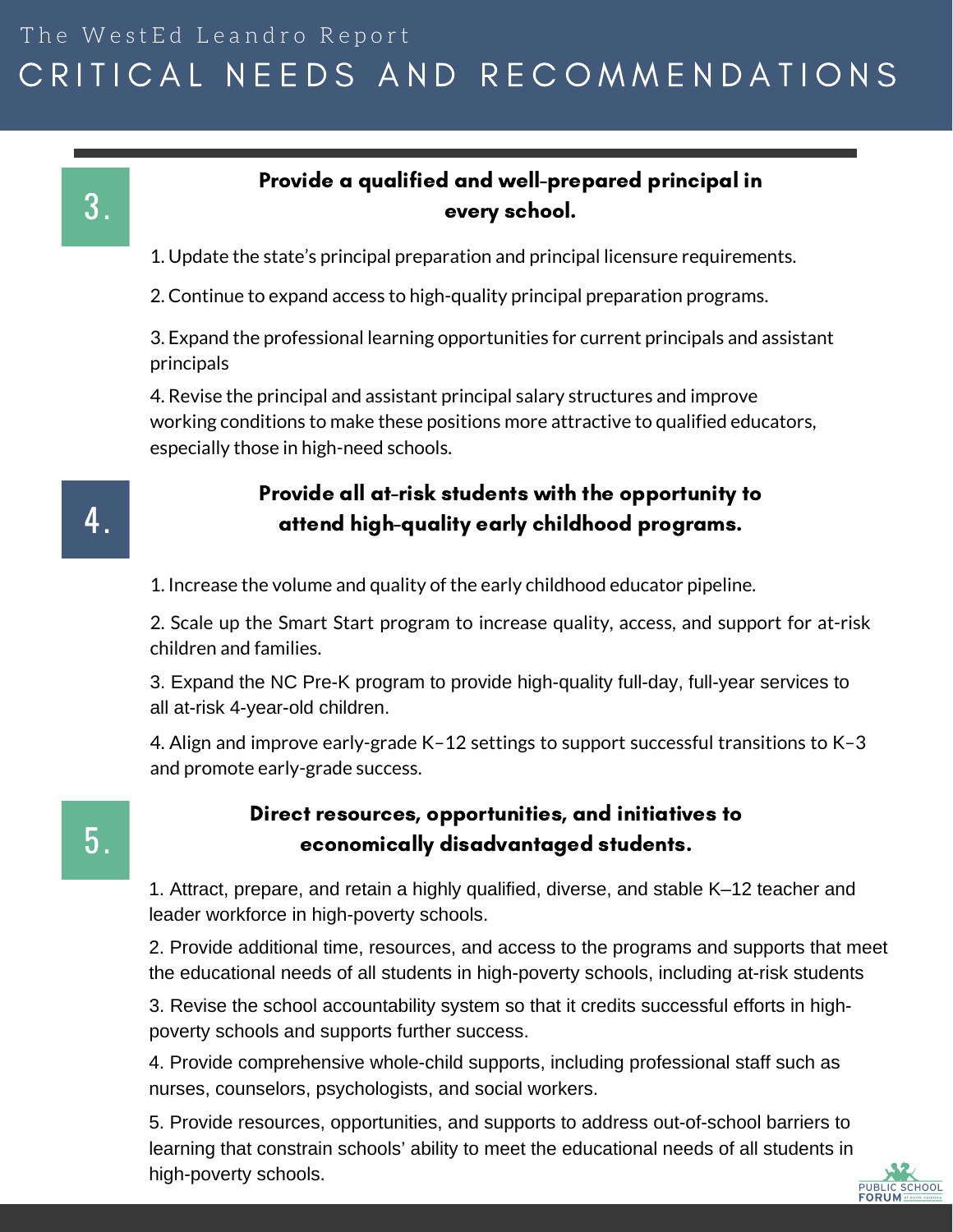#### CRITICAL NEEDS AND RECOMMENDATIONS  $r +$ The WestEd Leandro Report

#### Revise the student assessment system and school accountability system.

- 1. Establish a more balanced and student-centered assessment system.
- 2. Clarify alignment between the assessment system and the state's theory of action.

3. Include additional item types that provide a broader understanding of students' knowledge, skills, and abilities.

4. Improve coherence among curriculum, instruction, and assessment.

5. Revise achievement levels to align with the Court's standard of a sound basic education.

6. Amend the current accountability system, including the information provided by the North Carolina Dashboard, to include measures of progress toward providing all students with access to a sound basic education, a number of which North Carolina currently uses.

7. Include in the North Carolina Dashboard state, district, and school performance and growth (both overall and by student subgroup) on a comprehensive set of measures that would indicate progress toward meeting the Leandro tenets and is inclusive of the reporting requirements under ESSA.

8. To measure progress toward meeting the requirements of Leandro, North Carolina's accountability system should be structured to reward growth in school performance on an indicator, in addition to status on select indicators.

9. Use a process for identifying schools for support and improvement that includes a set of decision rules to meet the requirements under ESSA and Leandro.

#### Build an effective regional and statewide system of support for the improvement of low-performing and high-poverty schools.

1. Rebuild the state's capacity to fully support the improvement of its lowest-performing schools.

2. Provide resources, opportunities, and supports for low-performing and high-poverty schools to address out-of-school barriers to learning, using a community-schools or other evidence-based approach.

3. Provide statewide and/or regional support to help schools and districts select highquality, standards-aligned, culturally responsive core curriculum resources and to prepare teachers to use those resources effectively.

4. Extend the supports already available to schools to help them further implement the MTSS, the SW-PBIS, and NC Check-In approaches.

6 .